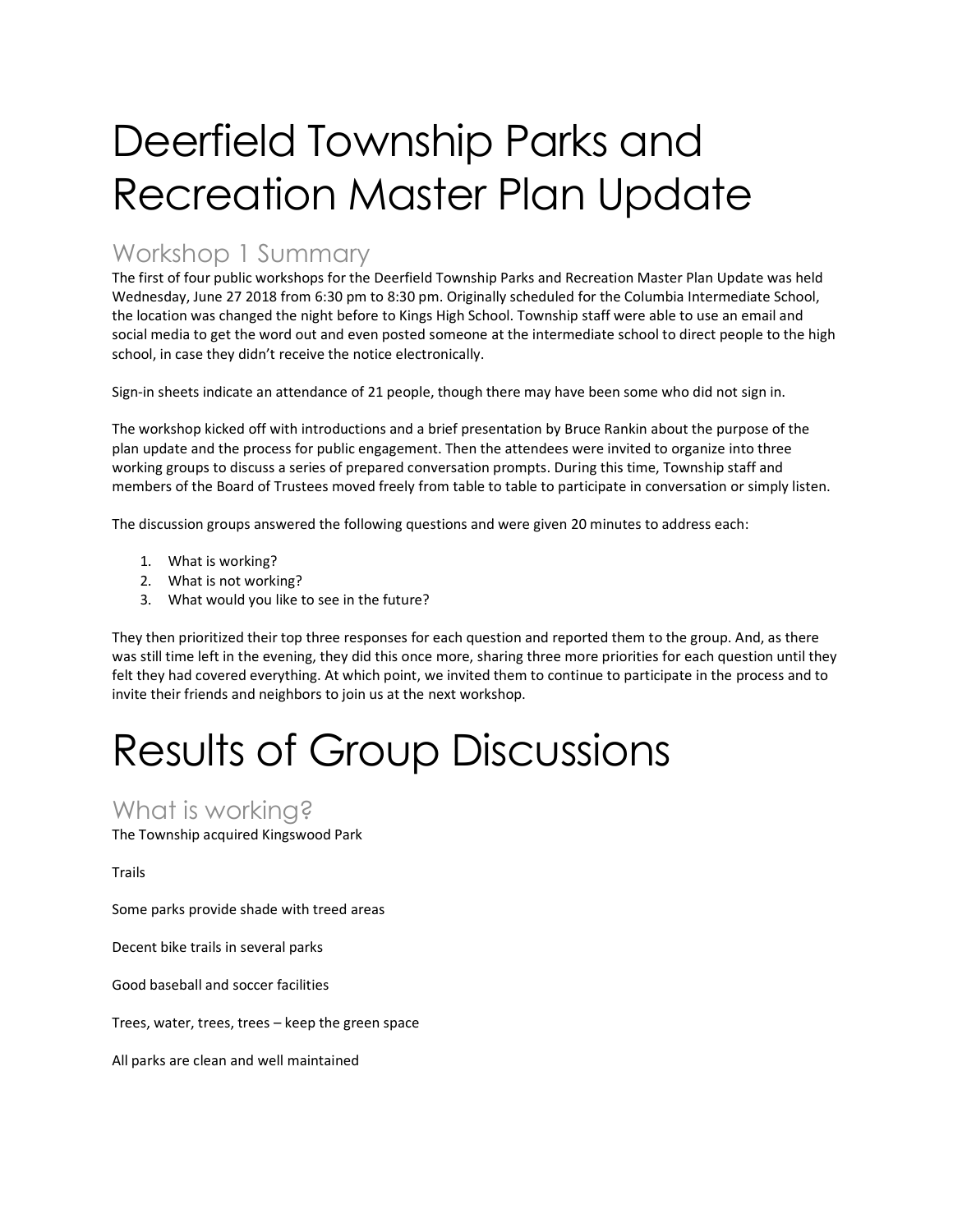The Arts Alliance and other Cottell programs (Snyder House is easy to rent, 5K runs, butterfly walk, Shakespeare in the Park)

Mowing and maintenance is good and there are some wild areas, like in Kingswood and Carter

The dog park

Sports fields

The state park

Kings Mansion

Volunteers at Schappacher keep things well mulched, facilities clean

Sports at Fleckenstein

#### What is not working?

Parking – quantity and location within and around parks

Lack of treed areas, natural resources and native species and shade

Lack of parking, access and signage at Kingswood

Parks need comprehensive update to facilities such as restrooms and water fountains (including bottle filling stations)

Bike/hiking trails need better maintenance

Lack of security, patrols and emergency response phones

Kingswood needs a safe way to cross the new road to get from parking to the rest of the park

No bathrooms at Kingswood

Need more advertising about all the parks – where they are and what they offer

Need more access to the river

Need to be more inclusive of all parks, not just Kingswood

Would like rentable facilities like shelters

Traffic management at Landen, Cottell and maybe others

Walking safety and access

Lack of comprehensive parks planning

Counting pocket parks as parks

Snyder House needs a refresh